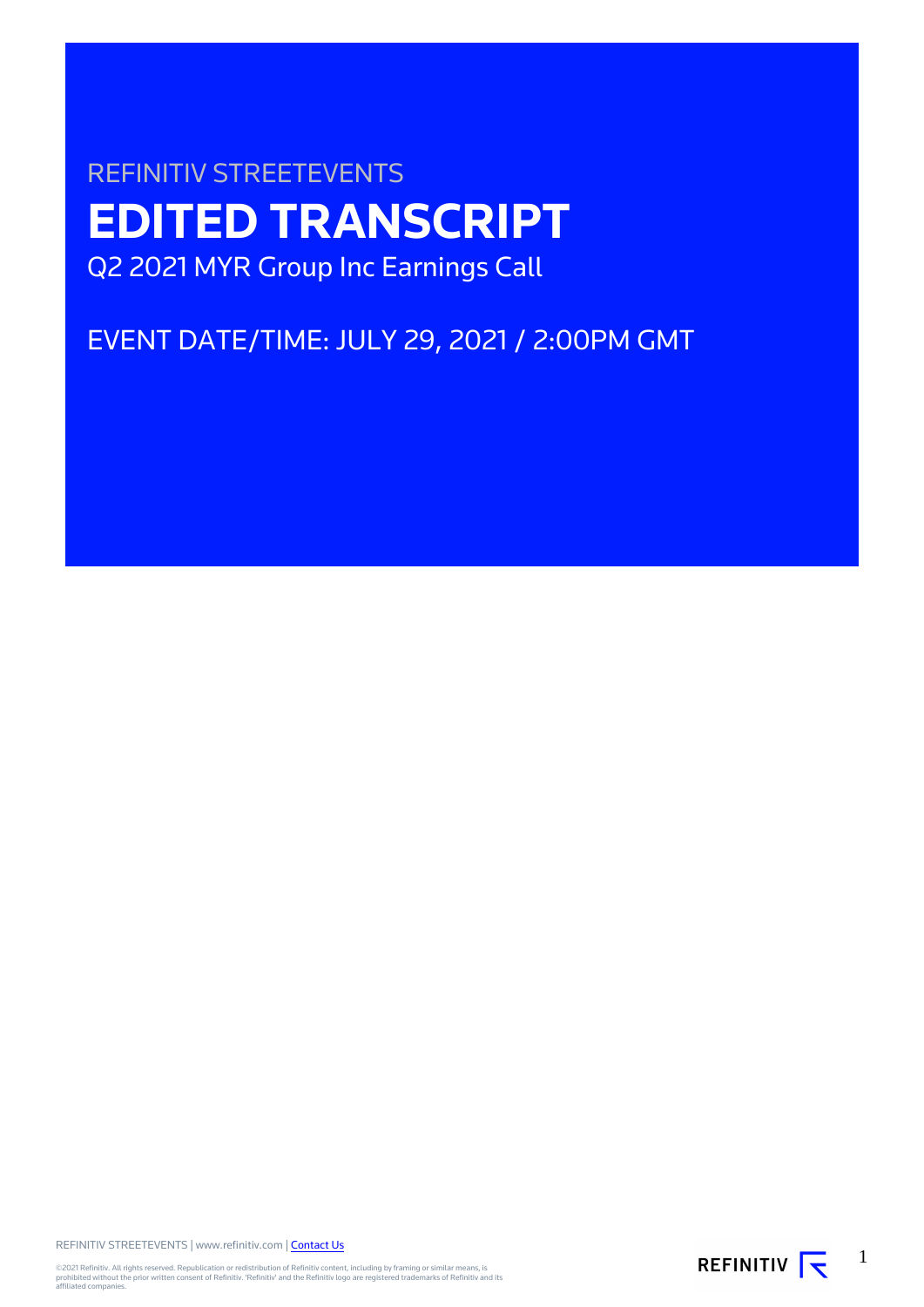#### **CORPORATE PARTICIPANTS**

**Betty R. Johnson** MYR Group Inc. - Senior VP & CFO **Jeffrey J. Waneka** MYR Group Inc. - Senior VP and COO of Commercial & Industrial **Richard S. Swartz** MYR Group Inc. - President, CEO & Director **Tod M. Cooper** MYR Group Inc. - Senior VP & COO of Transmission and Distribution

#### **CONFERENCE CALL PARTICIPANTS**

**Alexander David Dwyer** KeyBanc Capital Markets Inc., Research Division - Associate **Brian J. Russo** Sidoti & Company, LLC - Research Analyst **Jonathan Paul Braatz** Kansas City Capital Associates - Partner & Research Analyst **Justin P. Hauke** Robert W. Baird & Co. Incorporated, Research Division - Senior Research Associate **Noelle Christine Dilts** Stifel, Nicolaus & Company, Incorporated, Research Division - VP & Analyst **David E. Gutierrez** Dresner Corporate Services, Inc. - Head of PR Practice and SVP

#### **PRESENTATION**

#### **Operator**

Good morning, everyone, and welcome to the MYR Group Second Quarter 2021 Earnings Results Conference Call. Today's conference is being recorded.

At this time, for opening remarks and introductions, I would like to turn the conference over to David Gutierrez of Dresner Corporate Services. Please go ahead.

#### **David E. Gutierrez Dresner Corporate Services, Inc. - Head of PR Practice and SVP**

Thank you, Theresa, and good morning, everyone. I'd like to welcome you to the MYR Group conference call to discuss the company's second quarter results for 2021, which were reported yesterday. Joining us on today's call are Rick Swartz, President and Chief Executive Officer; Betty Johnson, Senior Vice President and Chief Financial Officer; Tod Cooper, Senior Vice President and Chief Operating Officer of MYR Group's Transmission and Distribution segment; and Jeff Waneka, Senior Vice President and Chief Operating Officer of MYR Group's Commercial and Industrial segment.

If you did not receive yesterday's press release, please contact Dresner Corporate Services at (312) 726-3600, and we will send you a copy, or go to the MYR Group website where a copy is available under the Investor Relations tab. Also, a replay of today's call will be available until Thursday, August 5, 2021, at 11:00 a.m. Mountain Time by dialing (855) 859-2056 or (404) 537-3406 and entering conference ID 6175534.

Before we begin, I want to remind you that this discussion may contain forward-looking statements. Any such statements are based upon information available to MYR Group's management as of this date. MYR Group assumes no obligation to update any such forward-looking statements. These forward-looking statements involve risks and uncertainties that could cause actual results to differ materially from the forward-looking statements. Accordingly, these statements are no guarantee of future performance.

These risks and uncertainties are discussed in the company's annual report on Form 10-K for the year ended December 31, 2020, and in yesterday's press release. Certain non-GAAP financial information will be discussed on the call today. A reconciliation of these non-GAAP measures to the most comparable GAAP measures is set forth in yesterday's press release.

With that said, let me turn the call over to Rick Swartz.

#### **Richard S. Swartz MYR Group Inc. - President, CEO & Director**

Thanks, David. Good morning, everyone. Welcome to our second quarter 2021 conference call to discuss financial and operational results. I will begin by providing a brief summary of our -- the second quarter results and then will turn the call over to Betty Johnson, our Chief Financial Officer, for a more detailed financial review. Following Betty's overview, Tod Cooper and Jeff Waneka, Chief Operating Officers for our T&D and C&I segments, will provide a summary of our segment activity and discuss some of MYR Group's opportunities going forward. I will then conclude today's call with some closing remarks and open the call up for your questions.

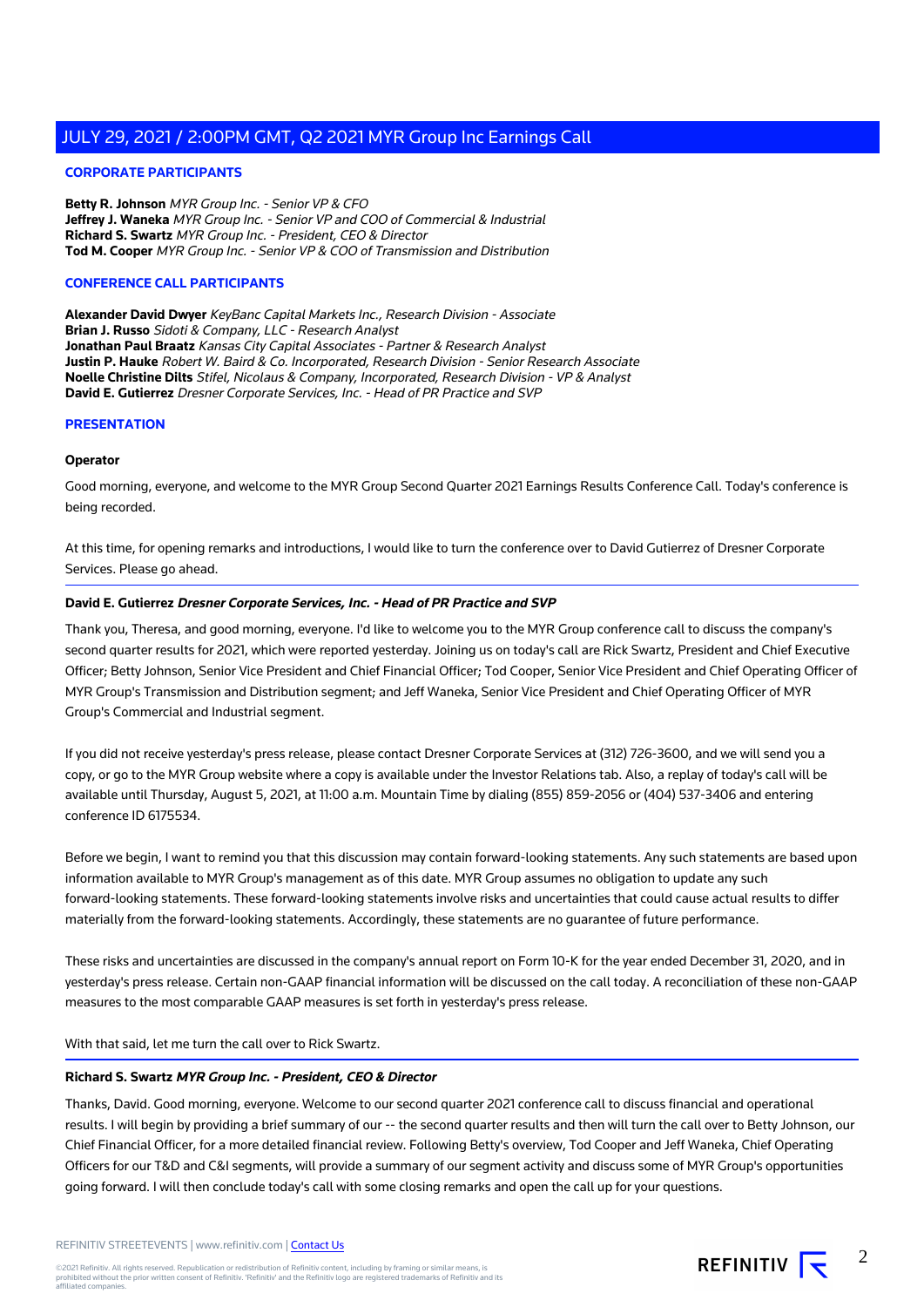Our solid second quarter performance reflects strong customer relationships, diverse market capabilities and continuous improvement of project delivery. Our second quarter results include record-high net income of \$21.2 million, a 58.5% increase over our second quarter 2020 net income, along with record-high quarterly revenues, gross profit and EBITDA. Our backlog at the end of the second quarter was \$1.57 billion, reflecting our strength in the markets we serve and the depth of our customer relationships.

Our T&D and C&I segments are currently experiencing steady bidding and project activity. Trends in utility CapEx budgets show utilities expect to invest heavily in T&D transformation and upgrades. Renewable energy is a significant driver of infrastructure improvements, and we are strategically expanding relationships with utilities and developers to capitalize on infrastructure and clean energy project opportunities.

Our C&I market segments continue to remain active through the evolving market conditions. Market indicators point to continued recovery in the C&I industry. We continue to focus on securing work in our core markets while expanding customer relationships to maintain and strengthen our competitive position.

Our T&D and C&I segments continue to attract and develop diverse, talented and dedicated team members. MYR Group values and promotes excellence in safety, project delivery and the development of our people. Collectively, we strive every day to fulfill our mission as an organization and create valuable outcomes for our customers. We are proud of our second quarter performance and are excited to continue to implement our strategies for generating growth and delivering strong financial results.

Now Betty will provide details on our second quarter 2021 financial results.

#### **Betty R. Johnson MYR Group Inc. - Senior VP & CFO**

Thank you, Rick, and good morning, everyone. On today's call, I'll be reviewing our quarter-over-quarter results for the second quarter of 2021 as compared to the second quarter of 2020. Our second quarter 2021 revenues were \$649.6 million, a record high, representing an increase of \$136.5 million or 26.6% compared to the same period last year.

Our second quarter T&D revenues were \$326.8 million, a record high for the T&D segment with an increase of 18.1% compared to the same period last year. The breakdown of T&D revenue was \$210.9 million for transmission and \$115.9 million for distribution. The T&D segment revenues increased primarily due to an increase in revenue on 2 large-sized projects associated with the accelerated schedule requirements at the beginning of a project and battery delivery and installation at the closeout of another. Approximately 50% of our second quarter T&D revenues related to work performed under master services agreements.

C&I revenues were \$322.7 million, a record high for our C&I segment with an increase of 36.6% compared to the same period last year. The C&I segment revenues increased primarily due to an increase in revenue on various-sized projects and accelerated schedules on 2 projects. Additionally, revenues during the second quarter of 2020 were negatively impacted by the slight slowdown of C&I work in certain geographic areas relating to the COVID-19 pandemic.

Our gross margin was 12.5% for the second quarter of 2021 compared to 11.9% for the same period last year. The increase in gross margin was primarily due to better-than-anticipated productivity on certain projects and favorable job closeouts, partially offset by labor and equipment efficiencies on certain projects.

SG&A expenses were \$51.9 million, an increase of \$10.7 million compared to the same period last year. The increase was primarily due to higher employee incentive compensation costs and contingent compensation expense related to prior acquisitions.

Second quarter 2021 net income was \$21.2 million or \$1.24 per diluted share, both were record highs from MYR, compared to \$13.4 million or \$0.80 per diluted share for the same period last year.

Total backlog as of June 30, 2021, of \$1.57 billion remained consistent with the prior year. Total backlog as of June 30, 2021, consisted of \$635.1 million for our T&D segment and \$931.6 million for our C&I segment.

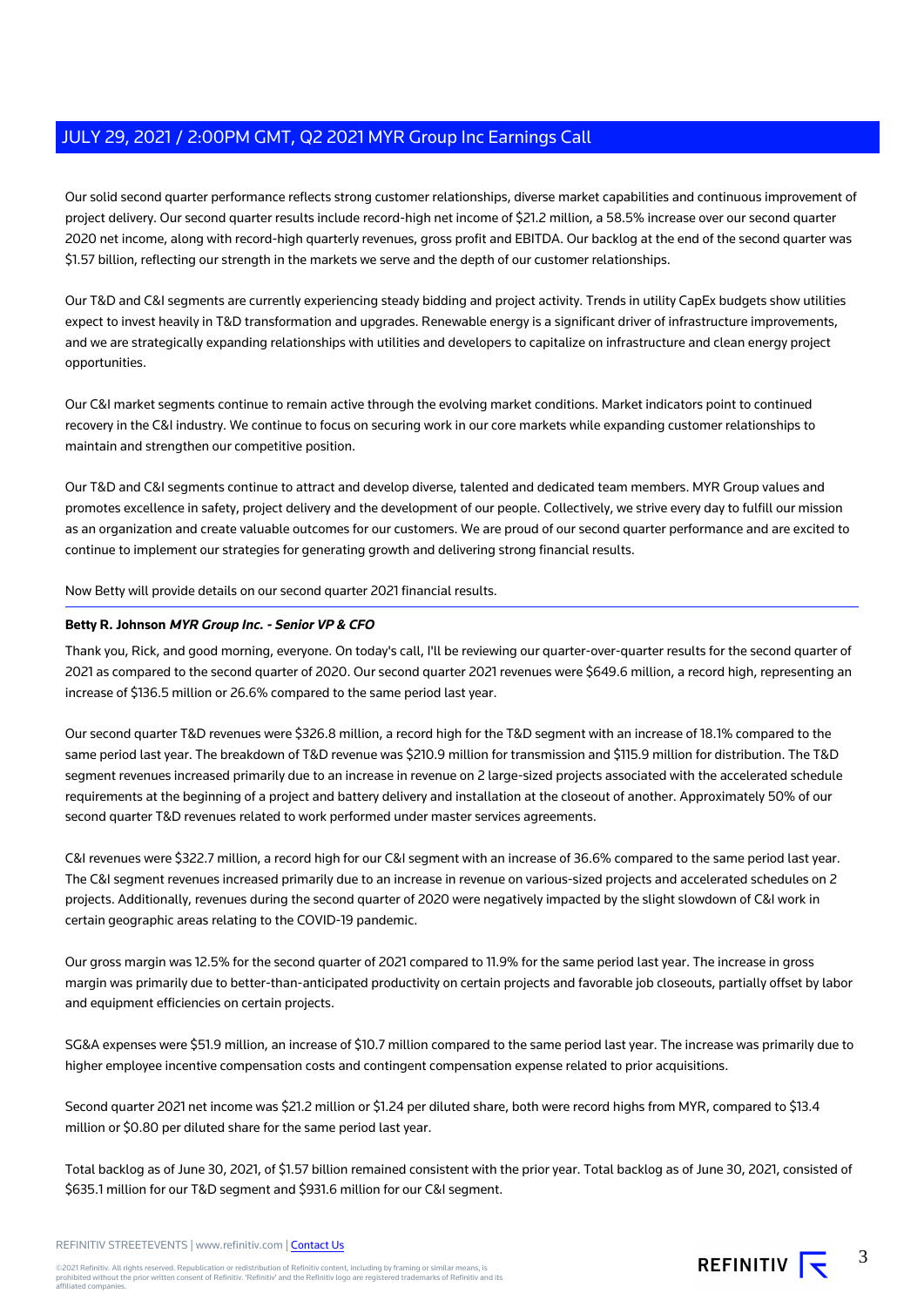Turning to the June 30, 2021, balance sheet. We had approximately \$221.5 million of working capital, \$8.8 million of funded debt and \$362.7 million in borrowing availability under our credit facility. We continue to focus on strengthening our balance sheet, and our funded debt-to-EBITDA leverage has continued to stay strong at less than 0.1x leverage as of June 30, 2021. We believe that our credit facility, strong balance sheet and future cash flows from operations will allow us to meet our working capital needs, equipment investments, overall growth initiatives and bonding requirements.

#### I'll now turn the call over to Tod Cooper who will provide an overview of our Transmission and Distribution segment.

#### **Tod M. Cooper MYR Group Inc. - Senior VP & COO of Transmission and Distribution**

Thanks, Betty, and good morning, everyone. Our T&D segment continued to perform well in the second quarter of 2021. Our balanced portfolio of small to midsized projects, alliance agreements and large-scale projects is resulting in effective resource utilization as well as a solid backlog. Our current bidding activity remains solid on the small- to medium-size projects and includes some larger transmission, high-voltage direct current and utility-scale solar projects.

On the regulatory front, FERC and the National Association of Regulatory Utility Commissioners announced the formation of a joint federal and state task force on electric transmission that will work on identifying and realizing transmission benefits while ensuring fair cost allocation. This effort is founded on the recognition that efficient development of new transmission infrastructure is essential to the transition to clean energy generation. The task force will be focused on addressing critical issues, including how to plan and pay for new transmission infrastructure and how to navigate regulatory authority and processes with the goal of improving coordination and cooperation between state and federal agencies. Positive outcomes from this task force would be expected to enable MYR Group customers to plan and implement infrastructure projects with more ease and certainty.

In our annual insight survey, numerous energy executives anticipated electric vehicle charging infrastructure would represent the largest shift in infrastructure spend in the next 3 to 5 years for their companies. The proposed American Jobs Plan includes a \$7.5 billion investment to fund the acceleration of electric vehicles and build a national network of charging stations across the country. Electrification will require significant investments in the transmission and distribution facilities to support the changing landscape of transportation, presenting growth opportunities for MYR Group companies. In alignment with our business strategy, our T&D companies continue to strengthen and maintain solid working relationships with valued clients across the United States.

As a full-service contractor, we continue to meet our clients' needs through our wide range of capabilities, extensive industry knowledge and commitment to the energy market. The Eastern region of our business experienced an increase in renewable energy projects throughout the second quarter. We recently secured several projects, and our customers continue to voice a growing need for committed and skilled contractors. MYR Energy Services recently advanced discussions with several solar developers with the goal of becoming their exclusive contractor for future projects.

The Western region of our business remains active with significant proposal opportunities and a nice mix of small- to medium-sized projects, coupled with the continued success in our long-term alliance work with several utilities. We are routinely working with customers on emergency prevention and restoration work throughout the Western region and currently are pursuing numerous opportunities on the EPC front.

I am also excited to report that our Sturgeon Electric Colorado District was recertified with OSHA's elite Voluntary Protection Programs STAR status. This recertification is a true testament to our commitment to ensuring the health and safety of our employees.

Our Midwest region remains engaged with long-term clients such as CenterPoint Energy, Ameren, Oncor and MidAmerican Energy, to name a few, and we continue to meet their demands for consistent, reliable service.

In conclusion, our dedication to our clients, the health and safety of our employees and our operating principles position us well for continued success. We believe we are well equipped to remain an industry leader while addressing the ever-changing industry and market needs.

REFINITIV STREETEVENTS | www.refinitiv.com | [Contact Us](https://www.refinitiv.com/en/contact-us)

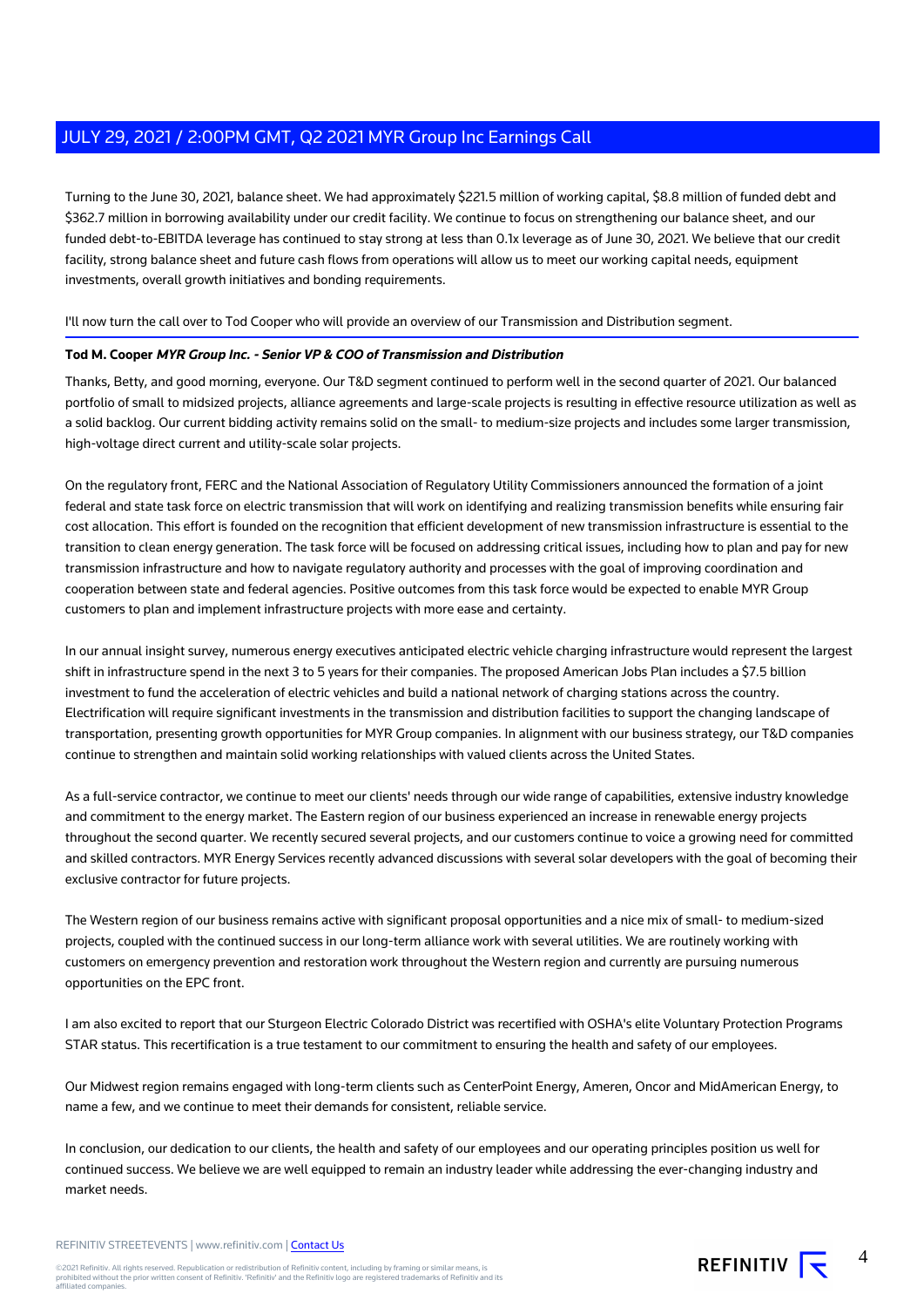I will now turn the call over to Jeff Waneka who will provide an overview of our Commercial and Industrial segment.

#### **Jeffrey J. Waneka MYR Group Inc. - Senior VP and COO of Commercial & Industrial**

Thanks, Tod, and good morning, everyone.

We are pleased that the contracts awarded this quarter were primarily fee-based design assist projects where our relationship and proven experience weighed heavily in the award. Although awards slowed somewhat this quarter, which I'll address shortly, budgeting and bidding activity remained strong, and we are encouraged by the consistent economic improvements in most of our markets.

The Dodge Momentum Index and the Architectural Billing Index continued reporting improved project planning and design activity, which is expected to generate increased opportunity as we move into the near future. The counterbalance to this good news is a recent notable disruption to various supply chains, material pricing uncertainty and a growing labor shortage impacting various industries. To assure our continued success, we are focusing our efforts on core markets and key relationships as the industry works its way through these post-pandemic challenges. We believe our diligent and measured approach will continue resulting in steady, consistent and manageable growth.

Our operations in California and Western Canada are performing nicely, which is creating significant new opportunities in a variety of desirable markets. These opportunities include health care, renewables and expansions for social media companies. Many of these opportunities are with existing clients on projects we have been helping to budget and schedule for many months.

In the mid-Southwest, work has been slower to rebound, but recent pursuits are abundant in high-tech manufacturing, data centers and water management. Again, we are pleased that many of these opportunities include a relational component that is likely to improve our opportunity when these projects come to market.

In Colorado, work is progressing well on the extensive improvements at Denver International Airport and on the transformational Central 70 highway project. On bidding front in Colorado, transportation, data centers, military opportunities are leading the way. And in the Midwest and Northeast, bidding activity remains strong in renewable energy and warehousing, although awards in this region have been hampered by post-pandemic uncertainty.

Tod mentioned a couple of interesting items in the T&D segment that are equally exciting for the future of C&I. The first being the opportunity presented in the proposed Americans Jobs Plan to fund the acceleration of electric vehicles and to build a national network of charging stations. Along with the growth in transmission and distribution facilities to support this agenda, I will highlight the sizable impact this could also have to the commercial building landscape.

Various studies show that large businesses, transportation hubs and fleet facilities of all types will need to undergo substantial renovation or a complete replacement of their electrical infrastructure to meet these goals. This high-tech transformation of the transportation industry is expected to also drive advancements in growth in data centers of all sizes as the network connectivity of a battery-powered world creates sweeping change. We believe this presents a significant opportunity for C&I growth as we have been positioning our teams through advanced training for several years, building teams who are prepared for these high-tech projects regardless of the outcome of the proposed plan.

We believe MYR Group possesses a unique ability to provide our clients with a full suite of EPC services, covering all aspects of project management and construction through a single source. This benefit starts in the procurement phase where early-market intelligence provided with speed and accuracy will benefit our clients. This unique collaboration between T&D and C&I segments is expected to also provide benefit on large-scale EPC solar and battery storage projects across the country. We are currently working in joint pursuit of multiple projects under the MYR Energy Services umbrella.

And finally, I'd also like to congratulate our Sturgeon Electric Colorado C&I District for their STAR level recertification in OSHA's Voluntary Protection Program, the highest level of partnership awarded by OSHA. Only 2 in 1,000 industries demonstrate the

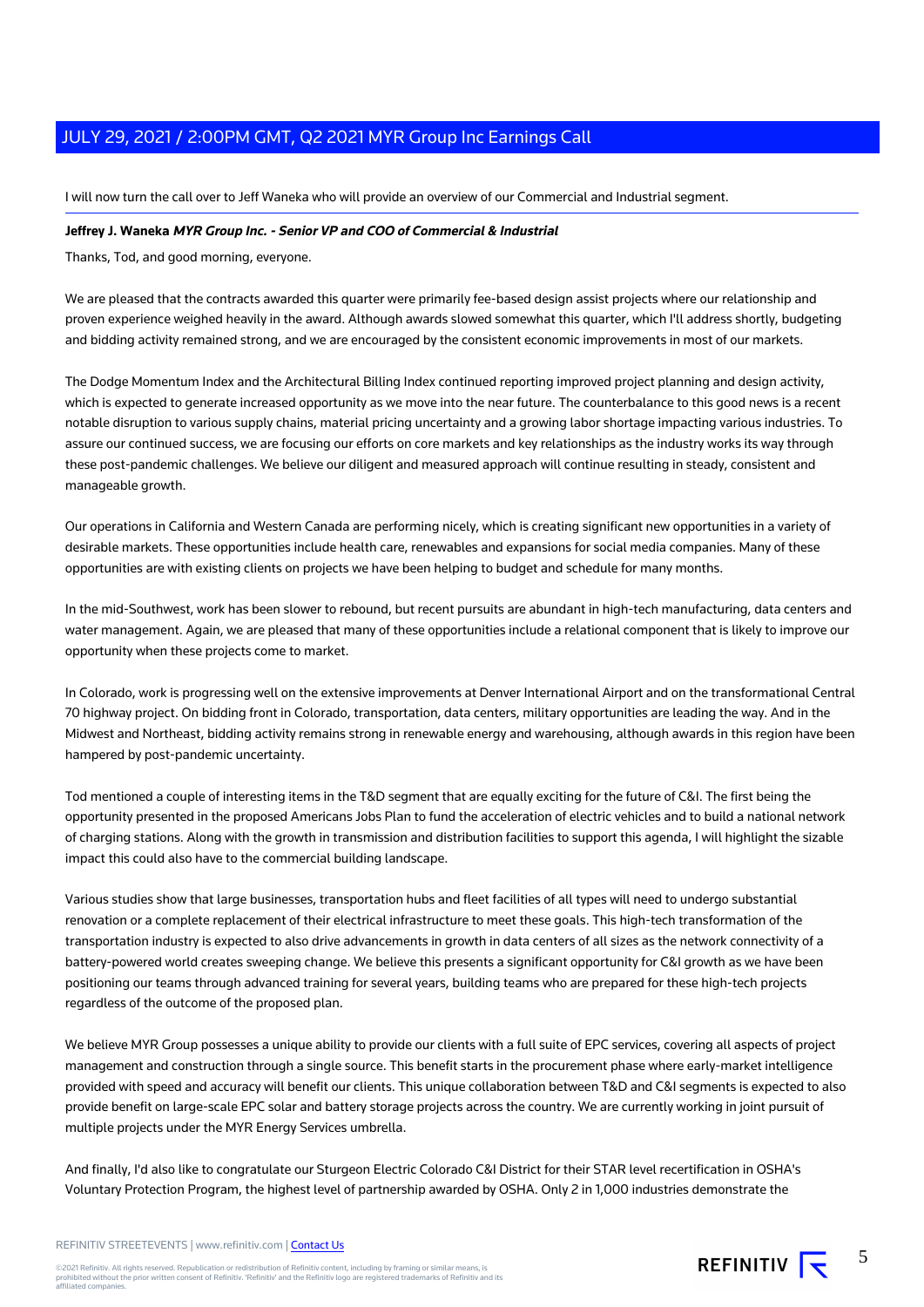commitment to employee health and safety required to win this elite recognition.

Thanks, everyone, for your time today. I'll now turn the call back over to Rick, who will provide us with some closing comments.

#### **Richard S. Swartz MYR Group Inc. - President, CEO & Director**

Thank you for those updates, Betty, Tod and Jeff. Our second quarter 2021 performance illustrates the strength of our core markets, the clean energy transformation and our ability to maintain strong customer relationships. We recognize the importance of grid modernization and take pride in the role MYR Group and our subsidiaries play in the renewable energy shift. We continue to focus on bidding opportunities and projects that closely match our operating principles and diverse capabilities.

As I previously mentioned, we believe MYR Group is strategically positioned to generate growth while delivering shareholder value. I want to thank each of you for your continued support of MYR Group. We look forward to progressing our business strategy while emphasizing our values and client relationships.

Operator, we are now ready to open the call up for your comments and questions.

#### **QUESTIONS AND ANSWERS**

#### **Operator**

(Operator Instructions) And your first question comes from Sean Eastman with KeyBanc Capital Markets.

#### **Alexander David Dwyer KeyBanc Capital Markets Inc., Research Division - Associate**

This is Alex on for Sean this morning. I'm curious on the accelerated schedule requirements for those 2 large T&D projects. I guess one is closing out, and the other is probably seeing more revenue push into this year. Do you think this creates a tough revenue comparison for next year? Or do you think the T&D backlog in bidding environment supports continued growth next year?

#### **Richard S. Swartz MYR Group Inc. - President, CEO & Director**

We certainly -- what we're seeing today would lead to us saying that that's -- hopefully, the growth continues, and we can land a couple of the projects if they come out that are large, and that trend will continue. I think it's pretty normal operating on a large project to have this revenue kind of push towards that first 1/3 of the project as we mobilize and we bring in subcontractors and we bring in material. So I would say it was -- it just increased cost during this last quarter, but it will level out after that and continue on through the duration of that project.

#### **Alexander David Dwyer KeyBanc Capital Markets Inc., Research Division - Associate**

Got it. That's helpful. And has your outlook for the T&D business changed at all over the last couple of months with the increased hurricane and more notably wildfire activity that we've been seeing in the West Coast this year? I mean we saw some news intra-quarter on PG&E over in California putting out a nice-sized capital spending plan, including underground lining. Just thoughts on this from a transmission versus distribution opportunity would be very helpful.

#### **Richard S. Swartz MYR Group Inc. - President, CEO & Director**

Sure. Tod, do you want to start and I'll add?

#### **Tod M. Cooper MYR Group Inc. - Senior VP & COO of Transmission and Distribution**

Sure. Sure. From a distribution perspective, that's primarily where we see the assistance we provide utilities with restoration for fire as well as the hurricane season. We are -- we're positioned well to assist them when needed, if needed. We typically perform our restoration work with the existing crews that we have just from a quality and safety perspective. There's an uptick in that from a number of hours worked. The level of it moving the needle is really dependent upon the size and the resources that are required. But we're optimistic about the entire industry right now. I think you read that within our script. And we're just prepared to assist should we be needed for restoration efforts.

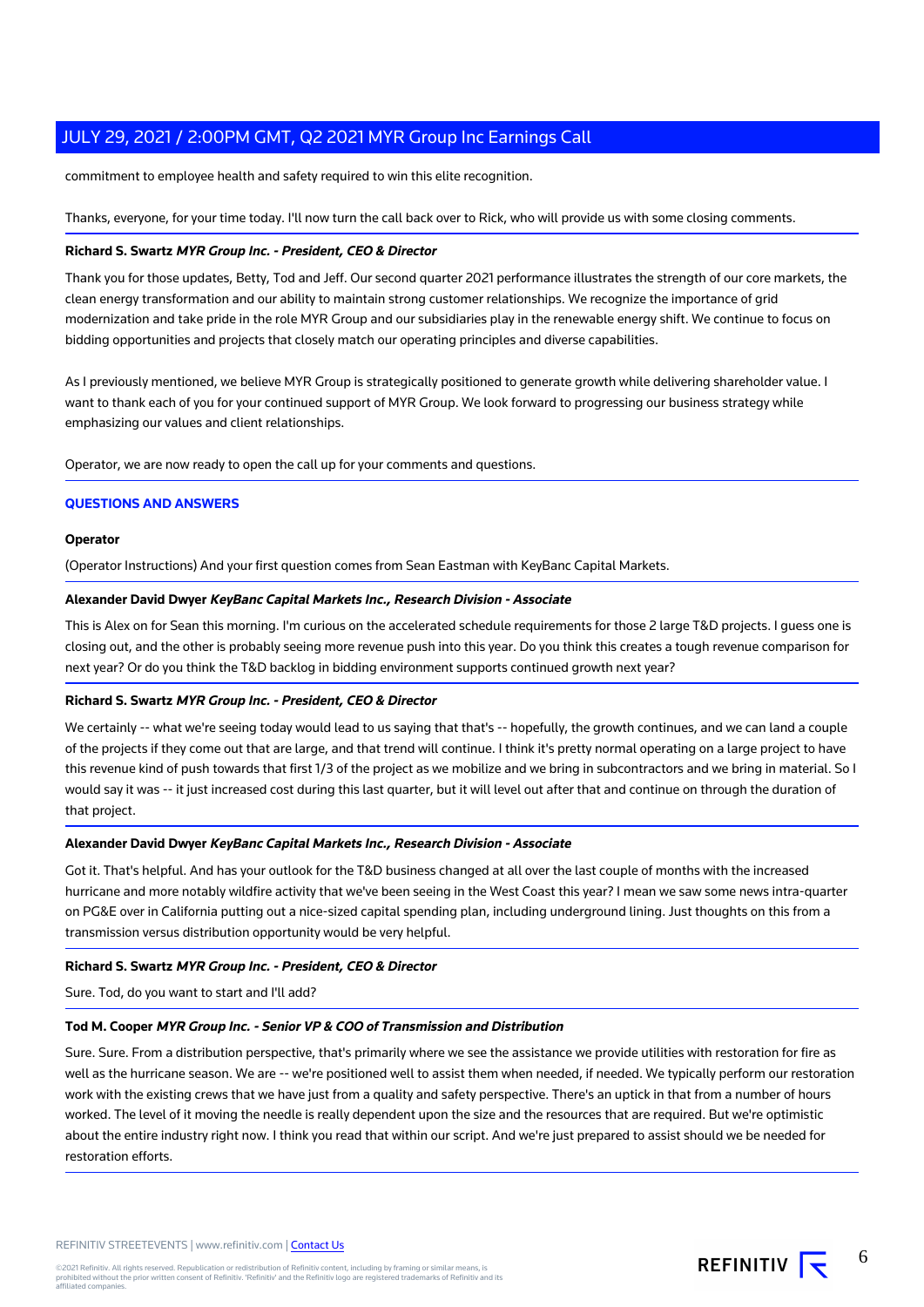#### **Alexander David Dwyer KeyBanc Capital Markets Inc., Research Division - Associate**

Got it. If I can just sneak one more in on the C&I segment. I mean leading indicators have just been really strong. And kind of showing an unprecedented rebound. And then the industry forecast we track were upwardly revised a week ago. But the revenue growth rates we've seen in your C&I business are just substantially better than the peers in the industry forecast. I'm just wondering if you could help us understand what's really driving that strong growth. Is it like more of a specialized geographic presence or -- to less impacted areas? Or is it more exposure to secular growth end markets? Any help there would be great.

#### **Jeffrey J. Waneka MYR Group Inc. - Senior VP and COO of Commercial & Industrial**

We've had a substantial backlog for quite a while here, and we're seeing some of that burn at this point. So feeling like the markets are good. We did talk about the bidding activity has been very strong. It looks like it's going to continue to be strong. We have seen a little pullback on awards. We're waiting longer to see those markets -- those projects actually be awarded. But as Tod said, we're feeling like there's good opportunity out there.

#### **Richard S. Swartz MYR Group Inc. - President, CEO & Director**

Yes. And as we've discussed before on calls is kind of this -- I think it has to do with the -- some of the increases on material, the commodity price increases. And some of these projects are being pushed out slightly on the award dates, and we're seeing it on both sides on the solar side, on both sides of our business. And I don't know if -- with Jeff's projects, I think where the -- where that stabilizes out and hopefully settles down. I think -- I don't think it's -- it's not a matter of if the projects are going to be built; it's when they're going to be built, and there might be a few months delay. And that's kind of how we look at it is that commodity price kind of settles down and comes back and developers that it matches the model they had as far as their financial model they had to build the project. So we see that side.

On Tod's side, the only thing I would add to your last question is with some of the heat we've seen in areas, we have seen some of our MSA work trend down during the hot seasons. And that kind of started the very end of last quarter, and we see that continuing. So you're not allowed to work on those right of ways when the extreme heat's there because they don't want to have outages. So that can affect us a little bit going forward into this quarter. But it always -- it'll settle back down after this quarter when the heat index really goes back down.

#### **Operator**

And your next question comes from Justin Hauke with Baird.

#### **Justin P. Hauke Robert W. Baird & Co. Incorporated, Research Division - Senior Research Associate**

So I was just going to ask, just kind of curious philosophically about the buyback. Because you haven't bought stock in 4 or 5 years, I guess, but you've put in a new authorization last October, and nothing under that yet in the balance sheet now. I mean you're almost in a net cash position. So I'm just curious about your thoughts on that and how we should interpret that.

#### **Richard S. Swartz MYR Group Inc. - President, CEO & Director**

Sure. That was a 1-year stock buyback program we've put it into -- in place. I think with our Board and our management team, we look at opportunities out there, whether it's acquisition, whether it's organic growth, you can see the growth we've had organically in expanding our businesses even without doing an acquisition. So we continue to push that side and invest.

I think we continue to look at buybacks. We are -- we have always been an opportunistic buyer. And then we weigh it against opportunities we see out there for organic growth and acquisitions again. And it's just something we have not pulled the trigger on because right now, we see other opportunities out there that we may be able to capitalize on.

#### **Justin P. Hauke Robert W. Baird & Co. Incorporated, Research Division - Senior Research Associate**

Okay. My other one, I guess, more of a technical question. But is there any way you can size that accelerated work that kind of came in the quarter here? I think you said that there's not a sequential downtick because that -- the work will stay steady. But to the extent you can size it at all, that'd be helpful in the T&D side.

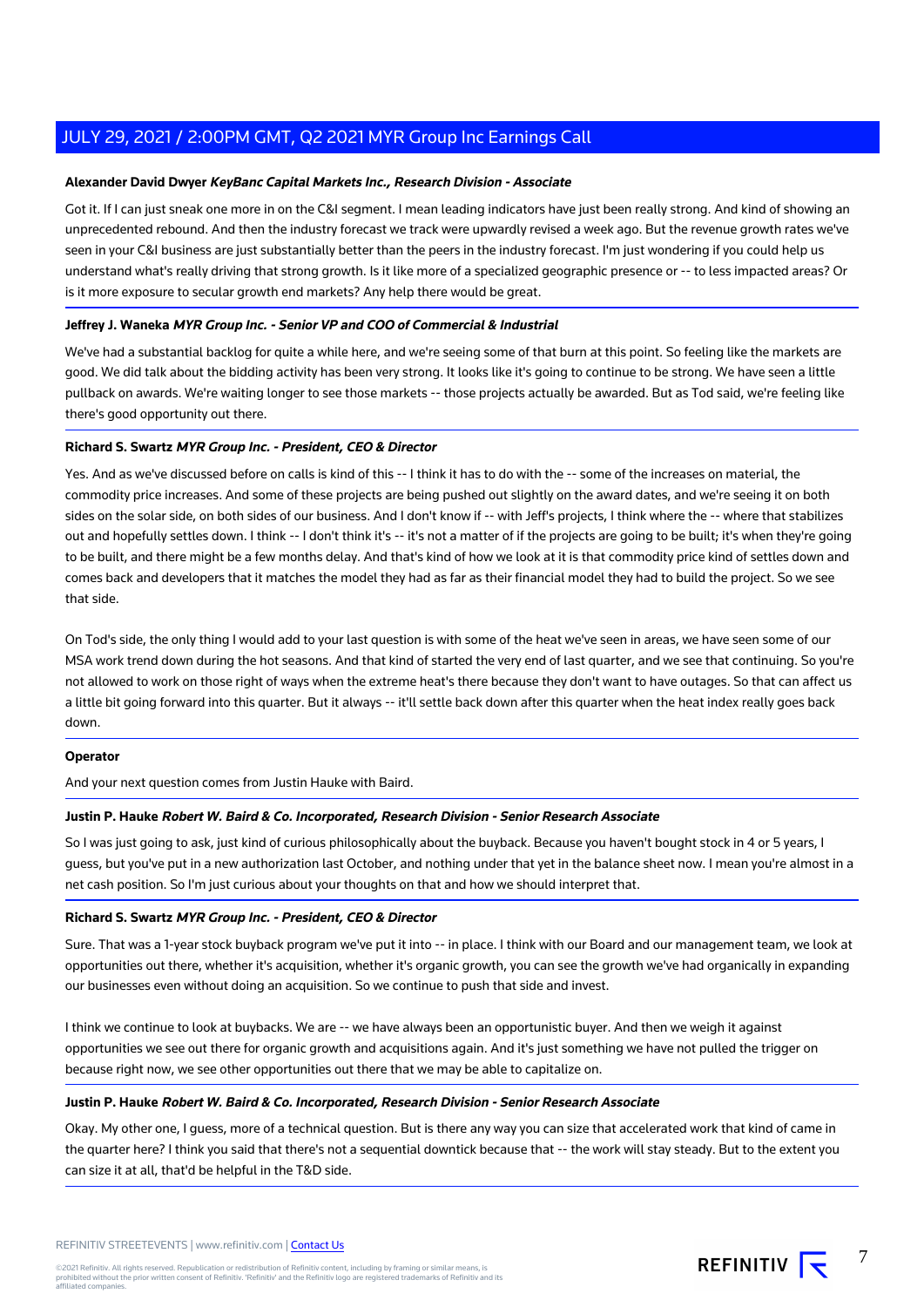#### **Betty R. Johnson MYR Group Inc. - Senior VP & CFO**

Yes, I can address on the T&D market where we had the increase during the quarter in our revenue. Basically, that \$50 million increase was primarily due to those 2 jobs. We're not segregating it between the 2. But between those 2, it's the majority of that \$50 million year-over-year increase.

#### **Operator**

And your next question comes from the line of Noelle Dilts with Stifel.

#### **Noelle Christine Dilts Stifel, Nicolaus & Company, Incorporated, Research Division - VP & Analyst**

Congrats on another good quarter. I was hoping that you could just expand -- I know you've kind of mentioned some of this, but on the labor and equipment inefficiencies that you mentioned in your press release and your 10-Q. I'm just kind of -- I'd like to better understand exactly what you're seeing in the market and if you expect this to get a little bit better or a little bit worse as we look forward over the next couple of quarters.

#### **Richard S. Swartz MYR Group Inc. - President, CEO & Director**

When you look at that, the labor and inefficiencies in the equipment, it's not specific to -- it's not because we can't come up with people. A lot of it has to do -- like on the T&D side, where some of our projects, we can't fully work because of the heat I was talking about. So we do have some stranded equipment cost and that kind of stuff and labor that's not fully productive. I mean it's productive, but there's different times, and you've got to be there still service the customer if it cools down.

So I would say that's where that primary and then one-off weather -- you might have -- on a portfolio of business, you might have a one-off project that's affected by weather but nothing systemic.

On the C&I front, it's really just getting through a couple, what I'd call, low-margin projects that finish up this year, and it's really just finishing that side. And that's where we've seen some inefficiencies. But it's in certain geographic, I would say, areas with a couple of projects that we're getting through right now.

#### **Noelle Christine Dilts Stifel, Nicolaus & Company, Incorporated, Research Division - VP & Analyst**

Okay. Great. And then I know there's been -- there have been quite a few questions on this, so sorry to beat a dead horse. But in C&I, given that you are kind of focusing on these core markets and key customers as you sort of deal with some of these projects maybe getting pushed out a little bit or competition in certain markets, so do you think we could see backlog kind of continue to tick down for just a couple of quarters here in C&I as you wait for things to settle out? Or do you think that some of this activity could start -- awards could start to pick up in the next -- before the end of the year?

#### **Jeffrey J. Waneka MYR Group Inc. - Senior VP and COO of Commercial & Industrial**

We sure hope that they pick up, but it's very hard to tell. We have a number of projects that we've been pricing for our clients for a few months now. And as Rick mentioned, we're hoping that the volatility in materials will settle down a bit, and that will give the owners the confidence they need to move forward. But there are a number of them that are out there that we're just waiting to hear what the results will be. We think we're positioned well. It's very difficult to tell how soon that's going to rebound.

#### **Richard S. Swartz MYR Group Inc. - President, CEO & Director**

And backlog's always lumpy for us. I don't get overly alarmed when I see a decline in our backlog. It's really what projects are we bidding, what are we chasing, what opportunities do we have. And as I said earlier, it's not -- a lot of these projects we're chasing, it's not if they're going to be built because they're going to be built; it's really just a matter of when. So I think it's really just getting in there and working with the owners and the developers to make sure that the projects are able to be built. And a lot of that has to do with them just letting for -- waiting for the commodity market to settle down a little bit.

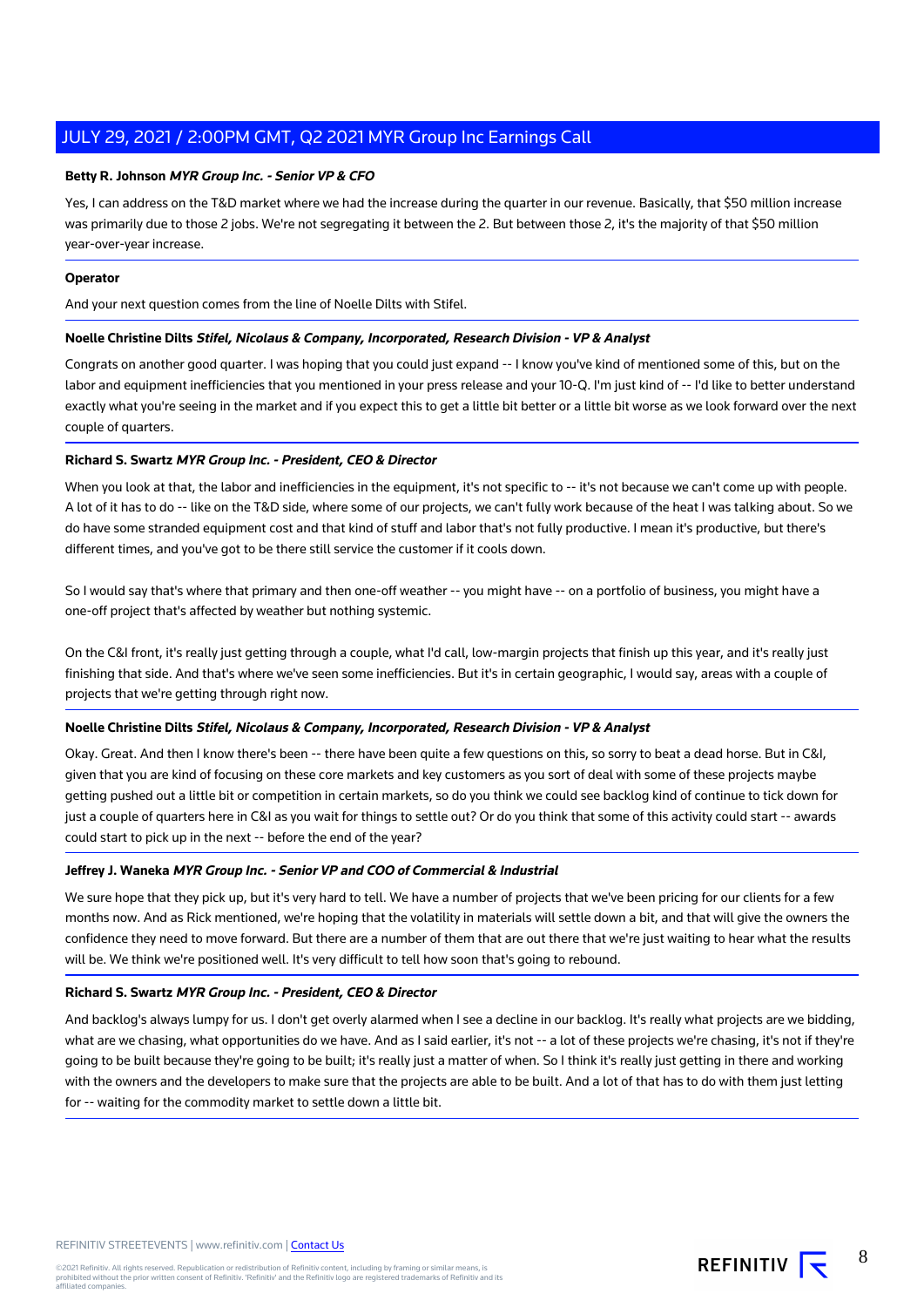#### **Noelle Christine Dilts Stifel, Nicolaus & Company, Incorporated, Research Division - VP & Analyst**

Right. Okay. Perfect. And then, again, a lot of discussion on sort of the impacts of commodities on project timing. Within C&I, in particular, are you facing any challenges with the cost of materials or passing any of that through more any slight more direct impacts that you're seeing from commodity prices?

#### **Jeffrey J. Waneka MYR Group Inc. - Senior VP and COO of Commercial & Industrial**

Those impacts are out there. I believe our teams are doing a very good job of managing through those, working with our clients' various issues to mitigate any increases there. We also talked about on the bidding front that we're very careful in how we propose on projects based on the volatility in the materials market now. But it's been -- they've been very isolated in small cases where there's been an impact. We don't see anything, as Rick said, systemic or impacting the overall industry.

#### **Operator**

And your next question comes from the line of Brian Russo with Sidoti.

#### **Brian J. Russo Sidoti & Company, LLC - Research Analyst**

Could we maybe talk about the segment operating margins? It looks like you've been at the top of that 6% to 9% margin target at T&D for the last several quarters. Are we entering a period of time just maybe based on the mix of projects that those types of margins are sustainable?

And then the same thing with the C&I margins near 5% in the first half of this year. And I think, correct me if I'm wrong, but you mentioned that you're working through some lower-margin projects. So would the higher end of your targets be reasonable looking forward?

#### **Betty R. Johnson MYR Group Inc. - Senior VP & CFO**

Yes. Good question, Brian. I would say that we're happy to say based upon the last several quarters of seeing the results for our T&D segment being actually above our 6% to 9% operating range that we've quoted for a very long time. At this point in time, we really believe that, that range should be in the 7% to 10.5%. So you're right, we have been up there. And that's based upon the overall market that we see going forward as well as things that we've put in place to improve our overall productivity, project management tasks that Rick has been talking about for the last couple of quarters.

From a C&I perspective, we still believe the 4% to 6% range is still a reasonable range. And that -- like you've been seeing us come up a little bit higher than we have in the last 2 years, we feel like we can -- we're working towards getting up to the higher end of that range. But nothing to change that at this point.

#### **Brian J. Russo Sidoti & Company, LLC - Research Analyst**

Okay. Great. And then just a follow-up on the commentary on electric vehicle infrastructure and charging stations. It seems like you guys are well positioned there. Are you at all involved with the Electric Highway Coalition, which is that growing group of utilities that are looking to form a nationwide connection of charging stations? And does that -- is that C&I work? Or is it also T&D work?

#### **Richard S. Swartz MYR Group Inc. - President, CEO & Director**

It can be either of our groups, depending on where it's at. They work very well together. We've got a lot of overlap between our businesses. So we operate as one to the customer, kind of what Jeff was referencing, and a lot of this stuff that tied us into the T&D group, but it's not just 2 separate operations. We operate as 1 team. So in order to service our customers and then we divide revenue where it needs to go among the 2 groups. That's the least of our concern. So those can benefit both groups.

I think as far as being a member of the coalition, we're not a member of that coalition, but we work closely to follow that information. And we work directly with a lot of those utilities to be able to, hopefully, in the future, be their contractor of choice.

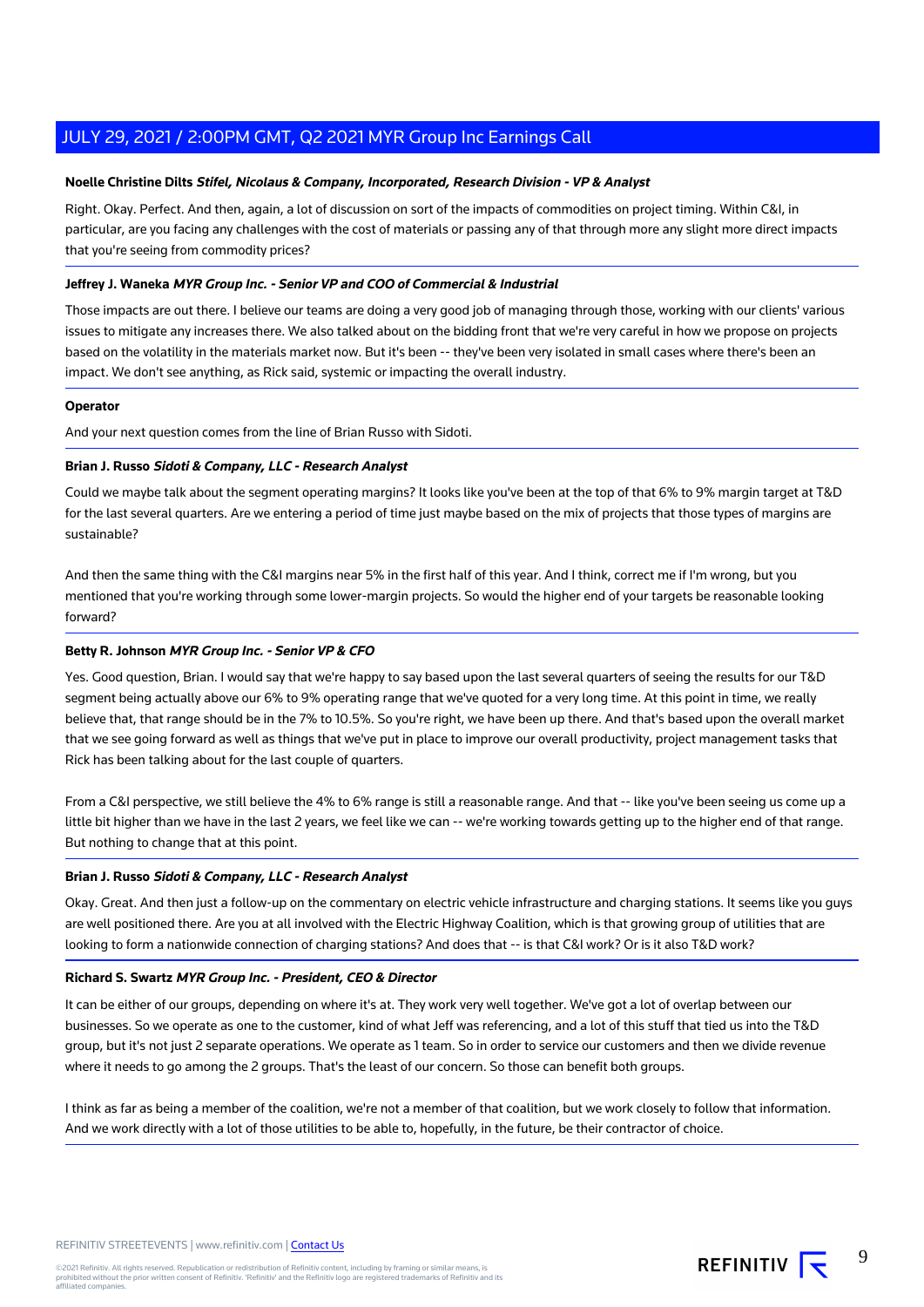#### **Brian J. Russo Sidoti & Company, LLC - Research Analyst**

Okay. Great. And then a common theme with utilities over the last several quarters, if not years, has been renewables and transmission infrastructure spend. There's some MISO planning, which forecasts billions and billions of dollars of needed transmission. I'm just wondering, in conversations with your customers, are you getting close to projects to add to the backlog? Or are you just still in discussions and bidding is in early stages, longer-term projects, which arguably take many years to develop due to permitting, et cetera?

#### **Tod M. Cooper MYR Group Inc. - Senior VP & COO of Transmission and Distribution**

Brian, this is Tod. Right now, the market is quite active for all types of work: for the reliability work on the transmission side that we do, the -- all of the system improvements, the interconnects that are out there associated with the renewable projects. But we have several projects that are in the bidding phases right now of all sizes, small to medium, some large-scale projects as well. Rick always talks about our backlog being lumpy on the T&D side. And right now, we have a couple of large projects that are burning off some revenue. And that -- as it stands today, there are some nice projects that are in the hopper that just haven't been released yet, and that's kind of normal for what we see.

#### **Richard S. Swartz MYR Group Inc. - President, CEO & Director**

The only thing I would add to that is I think this year, you will see a few large projects come out a bit. You asked kind of the progress. Are they just all in permitting? I think some of them are working through those permitting issues. And I do see it probably amped up from what it was a year ago as far as large project activity.

#### **Brian J. Russo Sidoti & Company, LLC - Research Analyst**

Okay. And when you say large project, do you mean similar size as the LS Power project that was announced back in November, which when you look at the T&D backlog, it seems like that might be really the sole driver of the year ago backlog versus today on the T&D side?

#### **Richard S. Swartz MYR Group Inc. - President, CEO & Director**

Yes. Yes. No. I think when you look at that side, yes, we I say -- when you say the -- that project, I would reference, though, that we look at large projects, anything over \$100 million. So it's not -- it doesn't have to be that large, but we're talking projects that are \$100 million because a lot of it comes into what subcontractor and material components are released to us under the contract, and each one's going to vary. So we always say at that \$100 million mark to mark large projects, and we see that activity being out there. Your statement about part of our burn, and Betty referenced it in her comments back, was on that Marcy to New Scotland Project. So that is correct.

#### **Brian J. Russo Sidoti & Company, LLC - Research Analyst**

Great. And then just lastly and quickly, obviously, your cash position is building, which is a good problem to have. It seems like you've chosen not to buy back stock. But in terms of M&A criteria, are -- and we've seen some assets change hands on the C&I side, are you more focused on 1 particular segment to grow through selected acquisitions? Or is it regions? Or any return criteria you might be able to provide? Or any other profile of acquisition targets you might be considering?

#### **Richard S. Swartz MYR Group Inc. - President, CEO & Director**

For us, it's going to be -- what we're looking at is on the T&D and C&I side. I don't have a preference of one over the other. It's really finding the right company that's the right fit for us, that's culturally the right fit, and then be able to buy it at the right price. So everything's got to line up. We're patient when it comes to that side.

The good thing is we're in a position where we don't have to buy a company. We don't have to do stock buybacks. I mean we'll do them as they make sense. But we're also looking organically of how we grow our business, and we continue to do that. And we'll continue to push that side, especially with the market dynamics that are out there today.

So I would say it's going to be a mixture of all 3 going forward long term. But again, we're going to assess each opportunity out there and try to capitalize on the right one.

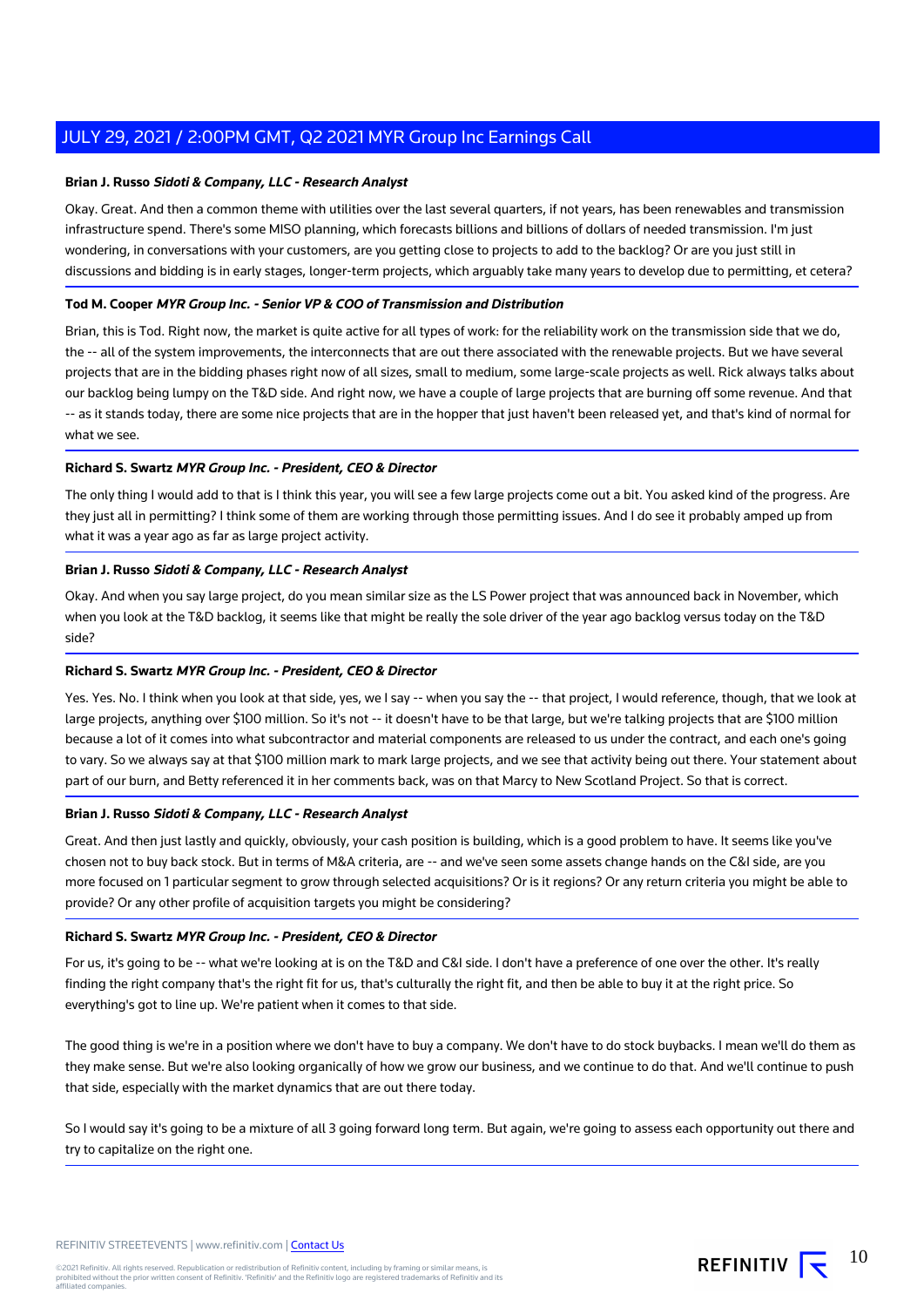#### **Operator**

(Operator Instructions) Your next question is from Jon Braatz with Kansas City Capital.

#### **Jonathan Paul Braatz Kansas City Capital Associates - Partner & Research Analyst**

Rick, in your prepared comments, you referenced expanding relationships within the T&D sector. And I guess, my question is, does that mean that you're beginning to offer additional services, capabilities to the T&D -- the utility industry that maybe wasn't available -- you weren't capable of years ago or quarters ago, so to speak?

#### **Richard S. Swartz MYR Group Inc. - President, CEO & Director**

I'll let Tod start, and then I'll add to it.

#### **Tod M. Cooper MYR Group Inc. - Senior VP & COO of Transmission and Distribution**

Yes. If you go back a couple of years, you can see that our entry into the solar market 1.5 years ago or nearly 2 years ago is one of those areas. And that is an area where we are really expanding our relationships with the -- not only the investor-owned utilities but as well the developers that are part of that. So those relationships continue to expand as do the relationships when we try to take our core capabilities throughout all of our areas in the country. And what I mean by that is there may be some areas where we're extremely strong on the transmission front and are doing a lot of transmission work for utilities and trying to continue to work with those utilities on developing, for instance, the distribution work that we do for other companies and bringing it through best practices to them.

#### **Jonathan Paul Braatz Kansas City Capital Associates - Partner & Research Analyst**

Okay. Got it. How much solar business are you doing? Can you give us a sense how big solar is at this time?

#### **Richard S. Swartz MYR Group Inc. - President, CEO & Director**

We don't disclose that as a company. It's not 50% of our business. It's climbing every day, and we see that as a good opportunity for us to continue to grow. And as I've said before, it touches both sides of our business. It's a customer relationship side-wise. So we do it both on our C&I and T&D side. And it's a growing business, and we're excited about those opportunities. And as I said before, we've been in this renewable market since that 2010, 2011 time frame. So it's something -- it's not new to us. But the opportunities out there and the growth we're getting through are good going forward. And we're excited about that market.

#### **Operator**

We have no further questions on the phone at this time. I would like to turn the conference back over to Rick Swartz for closing remarks.

#### **Richard S. Swartz MYR Group Inc. - President, CEO & Director**

To conclude, on behalf of Betty, Tod, Jeff and myself, I sincerely thank you for joining us on the call today. I don't have anything further. And we look forward to working with you going forward and speaking with you again on our next conference call. Until then, stay safe.

#### **Operator**

And this concludes today's conference call. Thank you for participating. You may now disconnect.

#### **DISCLAIMER**

Refinitiv reserves the right to make changes to documents, content, or other information on this web site without obligation to notify any person of such changes.

In the conference calls upon which Event Briefs are based, companies may make projections or other forward-looking statements regarding a variety of items. Such forward-looking statements are based upon current expectations and involve risks and uncertainties. Actual results may differ materially from those stated in any forward-looking statement based on a number of important factors and risks,<br>which are more specif reasonable, any of the assumptions could prove inaccurate or incorrect and, therefore, there can be no assurance that the results contemplated in the forward-looking statements will be realized.

THE INFORMATION CONTAINED IN EVENT BRIEFS REFLECTS REFINITIV'S SUBJECTIVE CONDENSED PARAPHRASE OF THE APPLICABLE COMPANY'S CONFERENCE CALL AND THERE MAY BE MATERIAL ERRORS, OMISSIONS, OR INACCURACIES IN THE REPORTING OF THE SUBSTANCE OF THE CONFERENCE CALLS. IN NO WAY DOES REFINITIV OR THE APPLICABLE COMPANY ASSUME<br>ANY RESPONSIBILITY FOR ANY INVESTMENT OR OTHER DECISIONS MADE